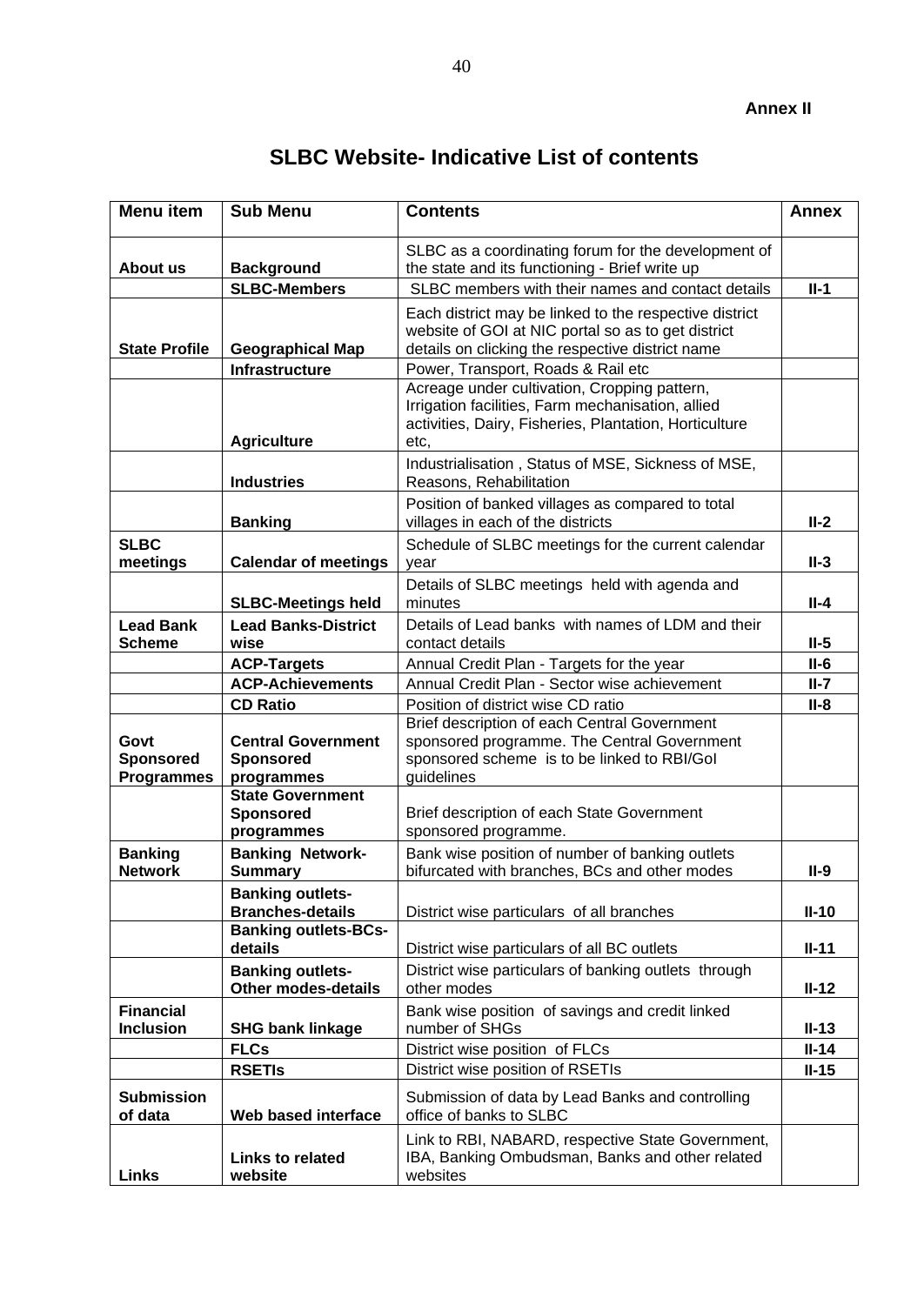|                         |                     |                    | <b>SLBC-List of Members</b> |     |                        |                |                |
|-------------------------|---------------------|--------------------|-----------------------------|-----|------------------------|----------------|----------------|
|                         | Updated as on ----- |                    |                             |     |                        |                |                |
| <b>SR</b>               | <b>Name</b>         | <b>Designation</b> | Organisation                |     | <b>Contact Details</b> |                | <b>Remarks</b> |
|                         |                     |                    |                             | Tel | email                  | <b>Address</b> |                |
| 1                       |                     |                    |                             |     |                        |                |                |
| $\overline{c}$          |                     |                    |                             |     |                        |                |                |
| 3                       |                     |                    |                             |     |                        |                |                |
| $\overline{\mathbf{4}}$ |                     |                    |                             |     |                        |                |                |
| 5                       |                     |                    |                             |     |                        |                |                |
| $6\phantom{1}6$         |                     |                    |                             |     |                        |                |                |
| $\overline{7}$          |                     |                    |                             |     |                        |                |                |
| 8                       |                     |                    |                             |     |                        |                |                |
| $\boldsymbol{9}$        |                     |                    |                             |     |                        |                |                |
| 10                      |                     |                    |                             |     |                        |                |                |
| 11                      |                     |                    |                             |     |                        |                |                |
| 12                      |                     |                    |                             |     |                        |                |                |
| 13                      |                     |                    |                             |     |                        |                |                |
| 14                      |                     |                    |                             |     |                        |                |                |
| 15                      |                     |                    |                             |     |                        |                |                |
| 16                      |                     |                    |                             |     |                        |                |                |
| 17                      |                     |                    |                             |     |                        |                |                |
| 18                      |                     |                    |                             |     |                        |                |                |
| 19                      |                     |                    |                             |     |                        |                |                |
| 20                      |                     |                    |                             |     |                        |                |                |
| 21                      |                     |                    |                             |     |                        |                |                |
| 22                      |                     |                    |                             |     |                        |                |                |
| 23                      |                     |                    |                             |     |                        |                |                |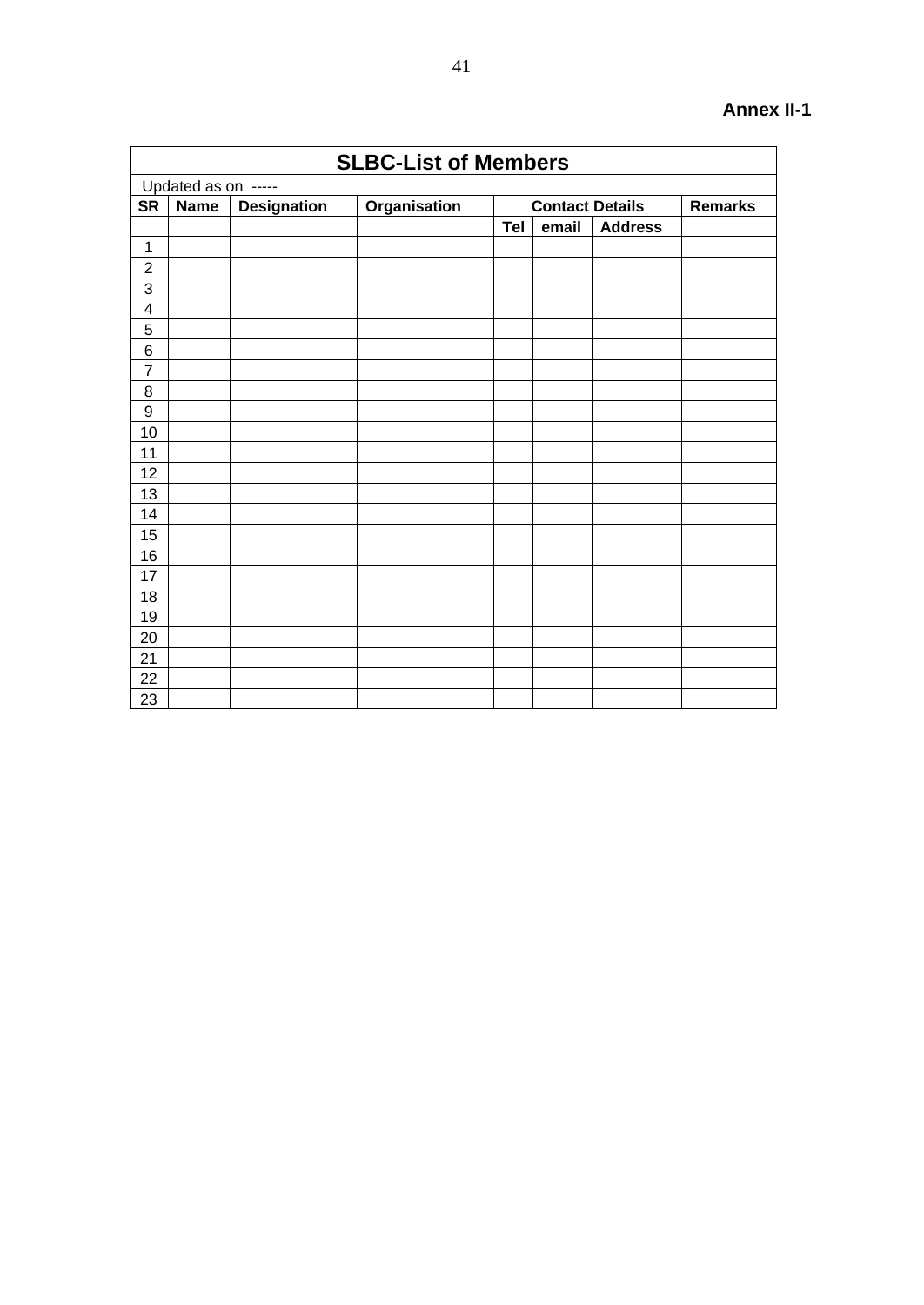|                         | <b>Banking services-Villages covered</b> |                              |                                 |          |                                                                     |                |  |  |  |  |  |  |
|-------------------------|------------------------------------------|------------------------------|---------------------------------|----------|---------------------------------------------------------------------|----------------|--|--|--|--|--|--|
|                         | Quarter ended -----                      |                              |                                 |          |                                                                     |                |  |  |  |  |  |  |
| S <sub>R</sub>          | <b>District Name</b>                     | <b>District</b><br>Code(BSR) | Total no. of<br><b>Villages</b> |          | No. of villages which<br>are having banking<br>outlets(BR/BC/Other) | <b>Remarks</b> |  |  |  |  |  |  |
| 1                       |                                          |                              | >2000                           | $<$ 2000 | >2000                                                               | $<$ 2000       |  |  |  |  |  |  |
| $\overline{2}$          |                                          |                              |                                 |          |                                                                     |                |  |  |  |  |  |  |
| 3                       |                                          |                              |                                 |          |                                                                     |                |  |  |  |  |  |  |
| $\overline{\mathbf{4}}$ |                                          |                              |                                 |          |                                                                     |                |  |  |  |  |  |  |
| 5                       |                                          |                              |                                 |          |                                                                     |                |  |  |  |  |  |  |
| 6                       |                                          |                              |                                 |          |                                                                     |                |  |  |  |  |  |  |
| $\overline{7}$          |                                          |                              |                                 |          |                                                                     |                |  |  |  |  |  |  |
| 8                       |                                          |                              |                                 |          |                                                                     |                |  |  |  |  |  |  |
| 9                       |                                          |                              |                                 |          |                                                                     |                |  |  |  |  |  |  |
| 10                      |                                          |                              |                                 |          |                                                                     |                |  |  |  |  |  |  |
| 11                      |                                          |                              |                                 |          |                                                                     |                |  |  |  |  |  |  |
| 12                      |                                          |                              |                                 |          |                                                                     |                |  |  |  |  |  |  |
| 13<br>14                |                                          |                              |                                 |          |                                                                     |                |  |  |  |  |  |  |
| 15                      |                                          |                              |                                 |          |                                                                     |                |  |  |  |  |  |  |
| 16                      |                                          |                              |                                 |          |                                                                     |                |  |  |  |  |  |  |
| 17                      |                                          |                              |                                 |          |                                                                     |                |  |  |  |  |  |  |
| 18                      |                                          |                              |                                 |          |                                                                     |                |  |  |  |  |  |  |
| 19                      |                                          |                              |                                 |          |                                                                     |                |  |  |  |  |  |  |
| 20                      |                                          |                              |                                 |          |                                                                     |                |  |  |  |  |  |  |
| 21                      |                                          |                              |                                 |          |                                                                     |                |  |  |  |  |  |  |
| 22                      |                                          |                              |                                 |          |                                                                     |                |  |  |  |  |  |  |
| 23                      |                                          |                              |                                 |          |                                                                     |                |  |  |  |  |  |  |
| 24                      |                                          |                              |                                 |          |                                                                     |                |  |  |  |  |  |  |
| 25                      |                                          |                              |                                 |          |                                                                     |                |  |  |  |  |  |  |
| 26                      |                                          |                              |                                 |          |                                                                     |                |  |  |  |  |  |  |
| 27                      |                                          |                              |                                 |          |                                                                     |                |  |  |  |  |  |  |
| 28                      |                                          |                              |                                 |          |                                                                     |                |  |  |  |  |  |  |
| 29                      |                                          |                              |                                 |          |                                                                     |                |  |  |  |  |  |  |
| 30                      |                                          |                              |                                 |          |                                                                     |                |  |  |  |  |  |  |
|                         | <b>TOTAL</b>                             |                              |                                 |          |                                                                     |                |  |  |  |  |  |  |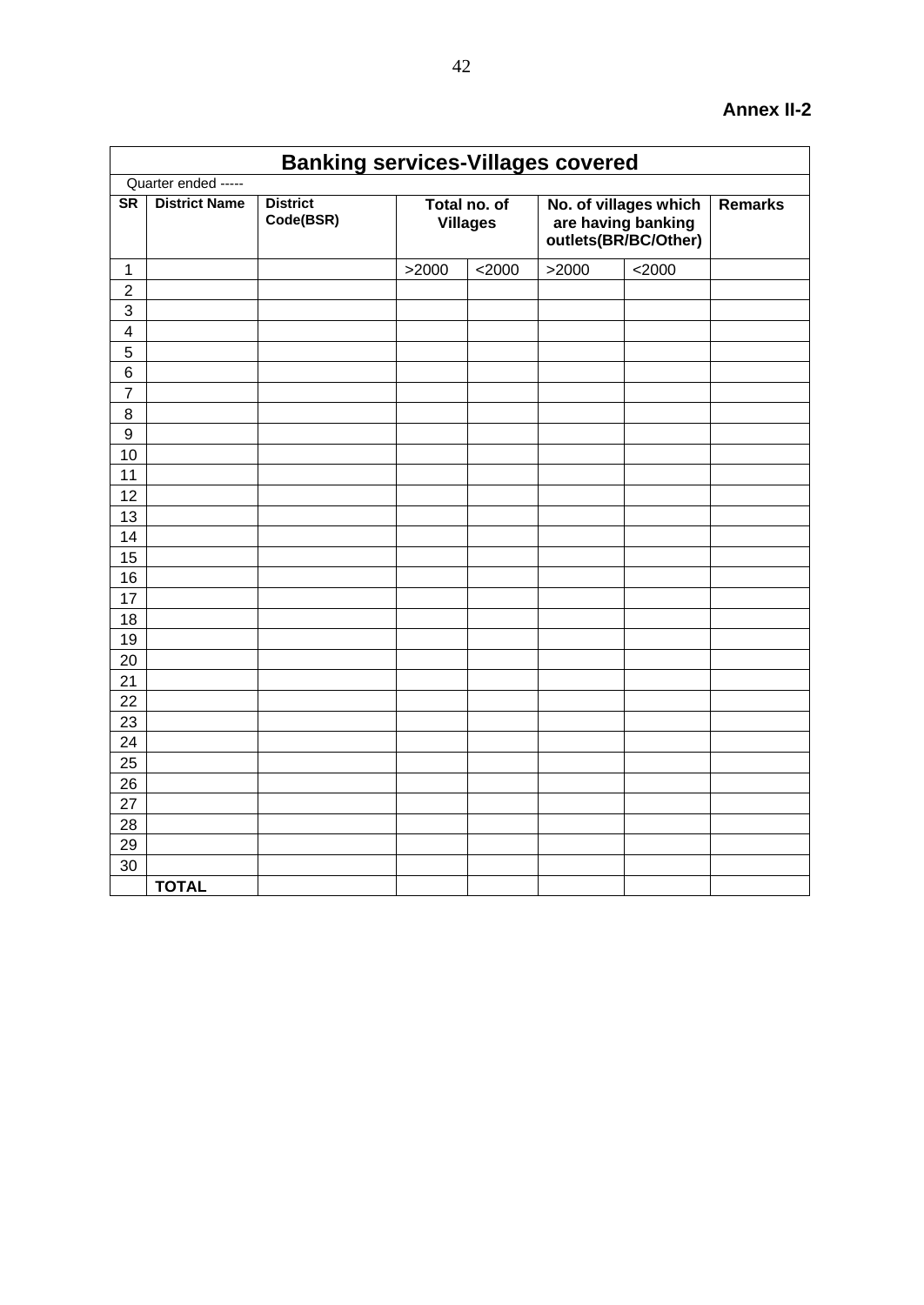|               |      |         | SLBC - Calendar of meetings for the calendar year |                |
|---------------|------|---------|---------------------------------------------------|----------------|
|               |      |         |                                                   |                |
| <b>SR</b>     | Year | Quarter | <b>Scheduled Date of</b><br>meeting               | <b>Remarks</b> |
|               |      |         | dd.mm.yyyy                                        |                |
| $\mathcal{P}$ |      |         |                                                   |                |
| 3             |      |         |                                                   |                |
|               |      |         |                                                   |                |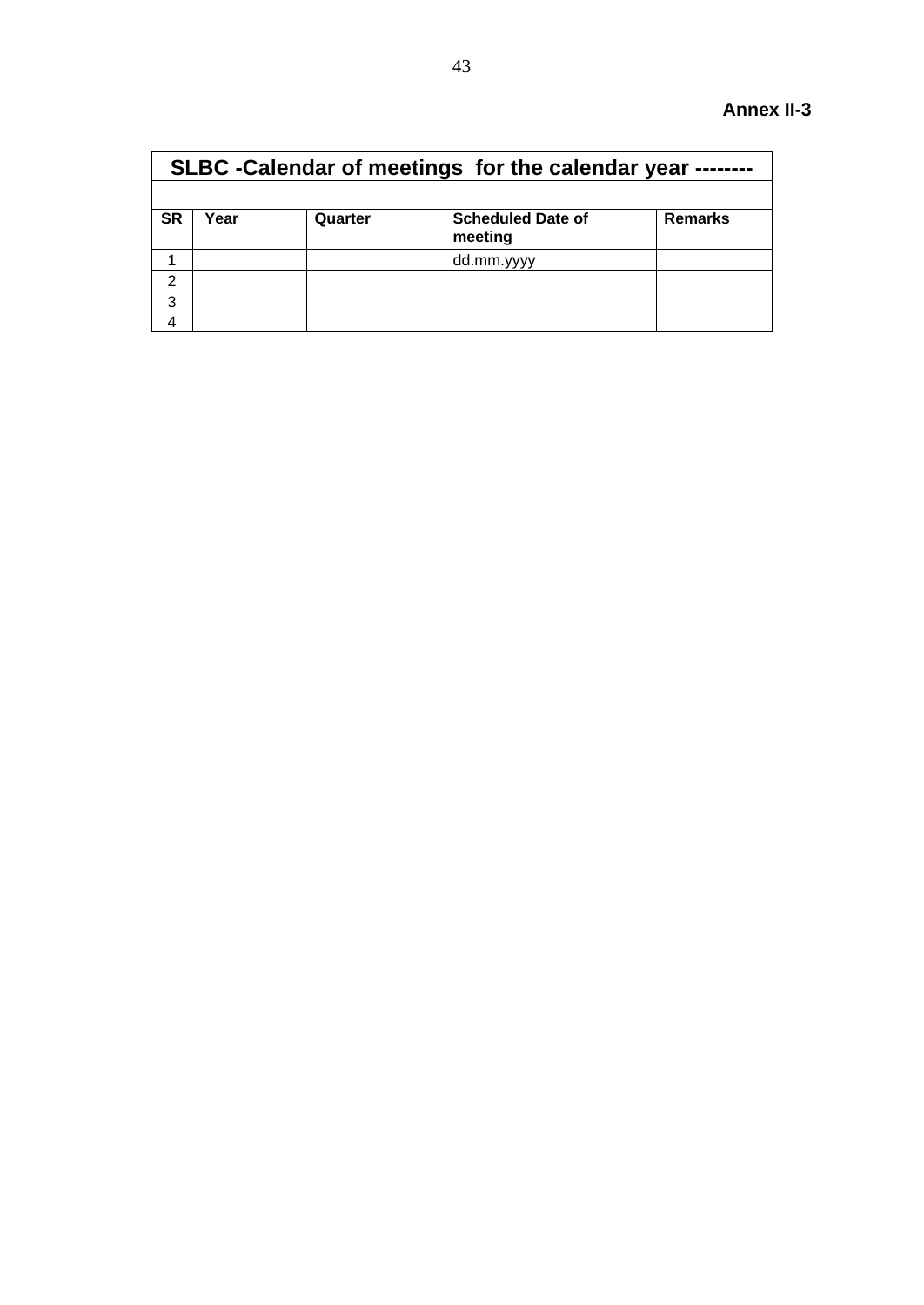|                | <b>SLBC - Details of meetings held</b> |                                         |            |                                     |     |                      |                                     |                                                           |                |  |  |  |
|----------------|----------------------------------------|-----------------------------------------|------------|-------------------------------------|-----|----------------------|-------------------------------------|-----------------------------------------------------------|----------------|--|--|--|
| <b>SR</b>      | <b>SLBC</b><br>meeting<br>$no.*$       | Date of<br>meeting-<br>Agenda<br>linked |            | Attended by (Name &<br>Designation) |     |                      | <b>Minutes</b><br>of the<br>meeting | <b>Scheduled</b><br>date of<br>meeting as<br>per calendar | <b>Remarks</b> |  |  |  |
|                |                                        |                                         | <b>RBI</b> | Covenor<br><b>Bank</b>              | GOI | <b>State</b><br>Govt | minutes                             |                                                           |                |  |  |  |
| 1              |                                        | dd.mm.yyyy                              |            |                                     |     |                      | minutes                             | dd.mm.yyyy                                                |                |  |  |  |
| $\overline{2}$ |                                        |                                         |            |                                     |     |                      |                                     |                                                           |                |  |  |  |
| 3              |                                        |                                         |            |                                     |     |                      |                                     |                                                           |                |  |  |  |
| 4              |                                        |                                         |            |                                     |     |                      |                                     |                                                           |                |  |  |  |
| 5              |                                        |                                         |            |                                     |     |                      |                                     |                                                           |                |  |  |  |
| 6              |                                        |                                         |            |                                     |     |                      |                                     |                                                           |                |  |  |  |
| 7              |                                        |                                         |            |                                     |     |                      |                                     |                                                           |                |  |  |  |
| 8              |                                        |                                         |            |                                     |     |                      |                                     |                                                           |                |  |  |  |
| 9              |                                        |                                         |            |                                     |     |                      |                                     |                                                           |                |  |  |  |
| 10             |                                        |                                         |            |                                     |     |                      |                                     |                                                           |                |  |  |  |
| 11             |                                        |                                         |            |                                     |     |                      |                                     |                                                           |                |  |  |  |

**\*** SLBC meetings held after April 2010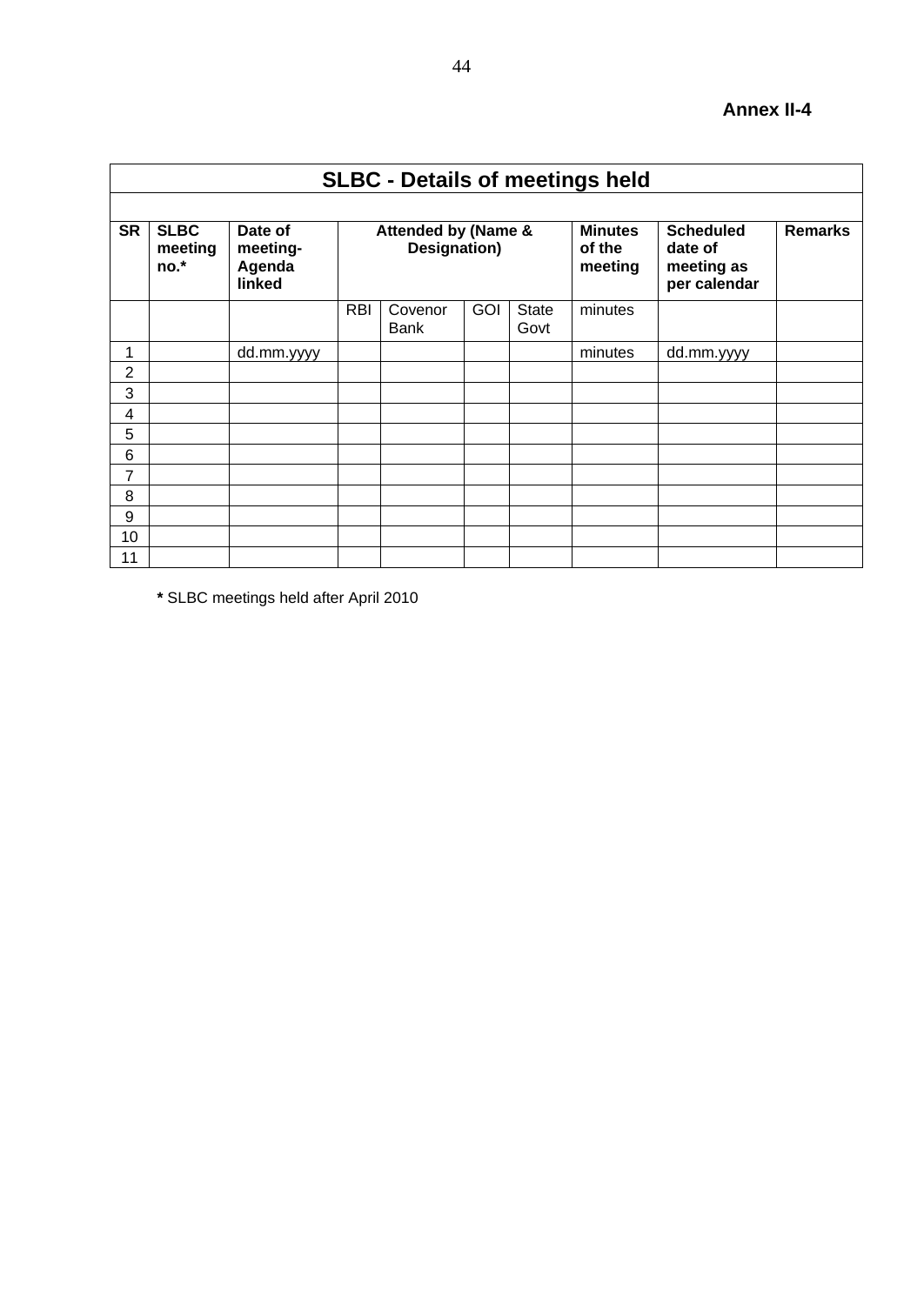|                         |                                |                                  |                                |                       | <b>Details of Lead Banks</b> |     |                        |                |                |
|-------------------------|--------------------------------|----------------------------------|--------------------------------|-----------------------|------------------------------|-----|------------------------|----------------|----------------|
|                         |                                | Quarter ended -----              |                                |                       |                              |     |                        |                |                |
| <b>SR</b>               | <b>District</b><br><b>Name</b> | <b>District</b><br>code(BS<br>R) | Name of<br>Lead<br><b>Bank</b> | <b>Name</b><br>of LDM | <b>Designation</b>           |     | <b>Contact Details</b> |                | <b>Remarks</b> |
|                         |                                |                                  |                                |                       |                              | Tel | email                  | <b>Address</b> |                |
| 1                       |                                |                                  |                                |                       |                              |     |                        |                |                |
| $\overline{c}$          |                                |                                  |                                |                       |                              |     |                        |                |                |
| $\overline{3}$          |                                |                                  |                                |                       |                              |     |                        |                |                |
| $\overline{\mathbf{4}}$ |                                |                                  |                                |                       |                              |     |                        |                |                |
| 5                       |                                |                                  |                                |                       |                              |     |                        |                |                |
| 6                       |                                |                                  |                                |                       |                              |     |                        |                |                |
| $\overline{7}$          |                                |                                  |                                |                       |                              |     |                        |                |                |
| $\bf 8$                 |                                |                                  |                                |                       |                              |     |                        |                |                |
| $\overline{9}$          |                                |                                  |                                |                       |                              |     |                        |                |                |
| 10                      |                                |                                  |                                |                       |                              |     |                        |                |                |
| 11                      |                                |                                  |                                |                       |                              |     |                        |                |                |
| 12                      |                                |                                  |                                |                       |                              |     |                        |                |                |
| 13                      |                                |                                  |                                |                       |                              |     |                        |                |                |
| 14                      |                                |                                  |                                |                       |                              |     |                        |                |                |
| 15                      |                                |                                  |                                |                       |                              |     |                        |                |                |
| 16                      |                                |                                  |                                |                       |                              |     |                        |                |                |
| 17                      |                                |                                  |                                |                       |                              |     |                        |                |                |
| 18                      |                                |                                  |                                |                       |                              |     |                        |                |                |
| 19                      |                                |                                  |                                |                       |                              |     |                        |                |                |
| 20                      |                                |                                  |                                |                       |                              |     |                        |                |                |
| 21                      |                                |                                  |                                |                       |                              |     |                        |                |                |
| 22                      |                                |                                  |                                |                       |                              |     |                        |                |                |
| 23                      |                                |                                  |                                |                       |                              |     |                        |                |                |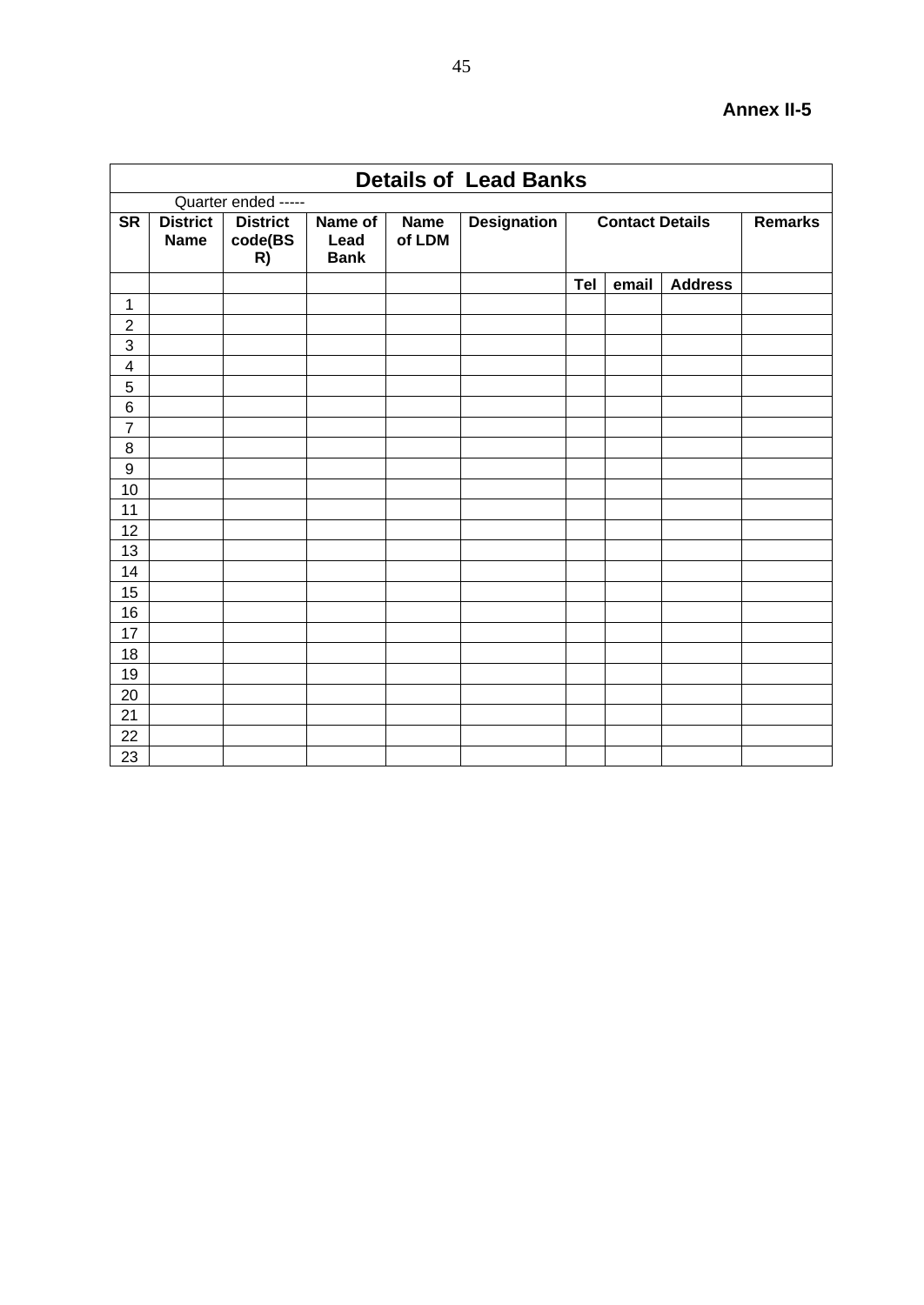|                         | Annual Credit Plan-Targets for the year -------- |                     |                        |                                 |                   |             |                                          |                                                  |                      |                                      |                                   |              |  |
|-------------------------|--------------------------------------------------|---------------------|------------------------|---------------------------------|-------------------|-------------|------------------------------------------|--------------------------------------------------|----------------------|--------------------------------------|-----------------------------------|--------------|--|
|                         | <b>District Name</b><br>(Amt Rs. in thousand)    |                     |                        |                                 |                   |             |                                          |                                                  |                      |                                      |                                   |              |  |
| <b>SR</b>               | <b>Bank</b><br><b>Name</b>                       | Agri<br>cult<br>ure | <b>MS</b><br><b>ME</b> | Exp<br>ort<br><b>Cre</b><br>dit | Edu<br>cati<br>on | Hou<br>sing | Soc<br>ial<br>Infr<br>astr<br>uct<br>ure | Rene<br>wabl<br>$\mathbf e$<br><b>Ener</b><br>gy | Other<br>$\mathbf s$ | Prior<br>ity-<br><b>Subt</b><br>otal | <b>Non</b><br><b>Priorit</b><br>y | <b>Total</b> |  |
| $\mathbf{1}$            |                                                  |                     |                        |                                 |                   |             |                                          |                                                  |                      |                                      |                                   |              |  |
| $\overline{2}$          |                                                  |                     |                        |                                 |                   |             |                                          |                                                  |                      |                                      |                                   |              |  |
| $\overline{3}$          |                                                  |                     |                        |                                 |                   |             |                                          |                                                  |                      |                                      |                                   |              |  |
| $\overline{\mathbf{4}}$ |                                                  |                     |                        |                                 |                   |             |                                          |                                                  |                      |                                      |                                   |              |  |
| 5<br>$6\phantom{1}$     |                                                  |                     |                        |                                 |                   |             |                                          |                                                  |                      |                                      |                                   |              |  |
|                         | Commerci<br>al Banks-<br>Sub Total               |                     |                        |                                 |                   |             |                                          |                                                  |                      |                                      |                                   |              |  |
| $\mathbf{1}$            |                                                  |                     |                        |                                 |                   |             |                                          |                                                  |                      |                                      |                                   |              |  |
| $\overline{2}$          |                                                  |                     |                        |                                 |                   |             |                                          |                                                  |                      |                                      |                                   |              |  |
| 3                       |                                                  |                     |                        |                                 |                   |             |                                          |                                                  |                      |                                      |                                   |              |  |
|                         | RRBs-<br>Sub Total                               |                     |                        |                                 |                   |             |                                          |                                                  |                      |                                      |                                   |              |  |
| $\mathbf{1}$            |                                                  |                     |                        |                                 |                   |             |                                          |                                                  |                      |                                      |                                   |              |  |
| $\overline{2}$          |                                                  |                     |                        |                                 |                   |             |                                          |                                                  |                      |                                      |                                   |              |  |
| $\overline{3}$          |                                                  |                     |                        |                                 |                   |             |                                          |                                                  |                      |                                      |                                   |              |  |
| $\overline{\mathbf{4}}$ |                                                  |                     |                        |                                 |                   |             |                                          |                                                  |                      |                                      |                                   |              |  |
| $\overline{5}$          |                                                  |                     |                        |                                 |                   |             |                                          |                                                  |                      |                                      |                                   |              |  |
|                         | Cooperati<br>ve banks-<br>Sub Total              |                     |                        |                                 |                   |             |                                          |                                                  |                      |                                      |                                   |              |  |
|                         | All<br>banks-<br><b>Total</b>                    |                     |                        |                                 |                   |             |                                          |                                                  |                      |                                      |                                   |              |  |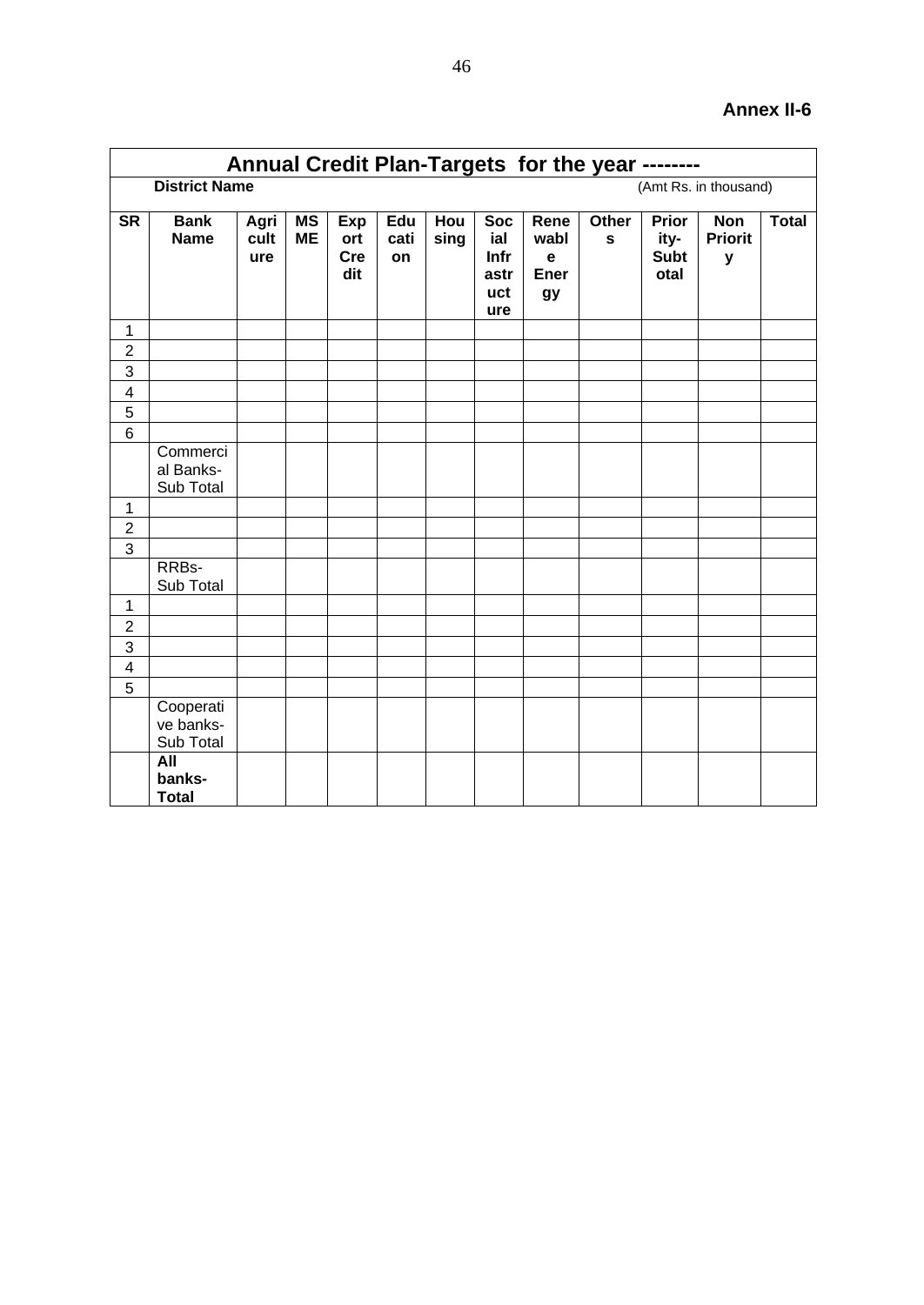|                               |                                   |                        |                 |                          | <b>Annual Credit Plan - Achievement</b> |             |                                                 |                                                  |                                  |                                          |                                   |             |
|-------------------------------|-----------------------------------|------------------------|-----------------|--------------------------|-----------------------------------------|-------------|-------------------------------------------------|--------------------------------------------------|----------------------------------|------------------------------------------|-----------------------------------|-------------|
|                               | Quarter ended -----               |                        |                 |                          |                                         |             |                                                 |                                                  |                                  |                                          | (Amt Rs. in thousand)             |             |
| ${\mathbb S}$<br>$\mathsf{R}$ | <b>Bank Name</b>                  | <b>Agric</b><br>ulture | MS<br><b>ME</b> | Exp<br>ort<br>Cre<br>dit | <b>Educ</b><br>ation                    | Hou<br>sing | <b>Soc</b><br>ial<br>Infr<br>astr<br>uct<br>ure | Rene<br>wabl<br>$\mathbf e$<br><b>Ener</b><br>gy | <b>Ot</b><br>her<br>$\mathbf{s}$ | <b>Prio</b><br>rity-<br>Sub<br>tota<br>ı | <b>Non</b><br><b>Prio</b><br>rity | <b>Tota</b> |
| 1                             |                                   |                        |                 |                          |                                         |             |                                                 |                                                  |                                  |                                          |                                   |             |
| $\overline{2}$                |                                   |                        |                 |                          |                                         |             |                                                 |                                                  |                                  |                                          |                                   |             |
| $\overline{3}$                |                                   |                        |                 |                          |                                         |             |                                                 |                                                  |                                  |                                          |                                   |             |
| $\overline{\mathbf{4}}$       |                                   |                        |                 |                          |                                         |             |                                                 |                                                  |                                  |                                          |                                   |             |
| 5                             |                                   |                        |                 |                          |                                         |             |                                                 |                                                  |                                  |                                          |                                   |             |
| $6\phantom{1}$                |                                   |                        |                 |                          |                                         |             |                                                 |                                                  |                                  |                                          |                                   |             |
|                               | Commercial<br>Banks-Sub<br>Total  |                        |                 |                          |                                         |             |                                                 |                                                  |                                  |                                          |                                   |             |
| 1                             |                                   |                        |                 |                          |                                         |             |                                                 |                                                  |                                  |                                          |                                   |             |
| $\overline{2}$                |                                   |                        |                 |                          |                                         |             |                                                 |                                                  |                                  |                                          |                                   |             |
| 3                             |                                   |                        |                 |                          |                                         |             |                                                 |                                                  |                                  |                                          |                                   |             |
|                               | RRBs-Sub<br>Total                 |                        |                 |                          |                                         |             |                                                 |                                                  |                                  |                                          |                                   |             |
| 1                             |                                   |                        |                 |                          |                                         |             |                                                 |                                                  |                                  |                                          |                                   |             |
| $\overline{c}$                |                                   |                        |                 |                          |                                         |             |                                                 |                                                  |                                  |                                          |                                   |             |
| $\overline{3}$                |                                   |                        |                 |                          |                                         |             |                                                 |                                                  |                                  |                                          |                                   |             |
| $\overline{\mathbf{4}}$       |                                   |                        |                 |                          |                                         |             |                                                 |                                                  |                                  |                                          |                                   |             |
| 5                             |                                   |                        |                 |                          |                                         |             |                                                 |                                                  |                                  |                                          |                                   |             |
|                               | Cooperative<br>banks-Sub<br>Total |                        |                 |                          |                                         |             |                                                 |                                                  |                                  |                                          |                                   |             |
|                               | All banks-<br><b>Total</b>        |                        |                 |                          |                                         |             |                                                 |                                                  |                                  |                                          |                                   |             |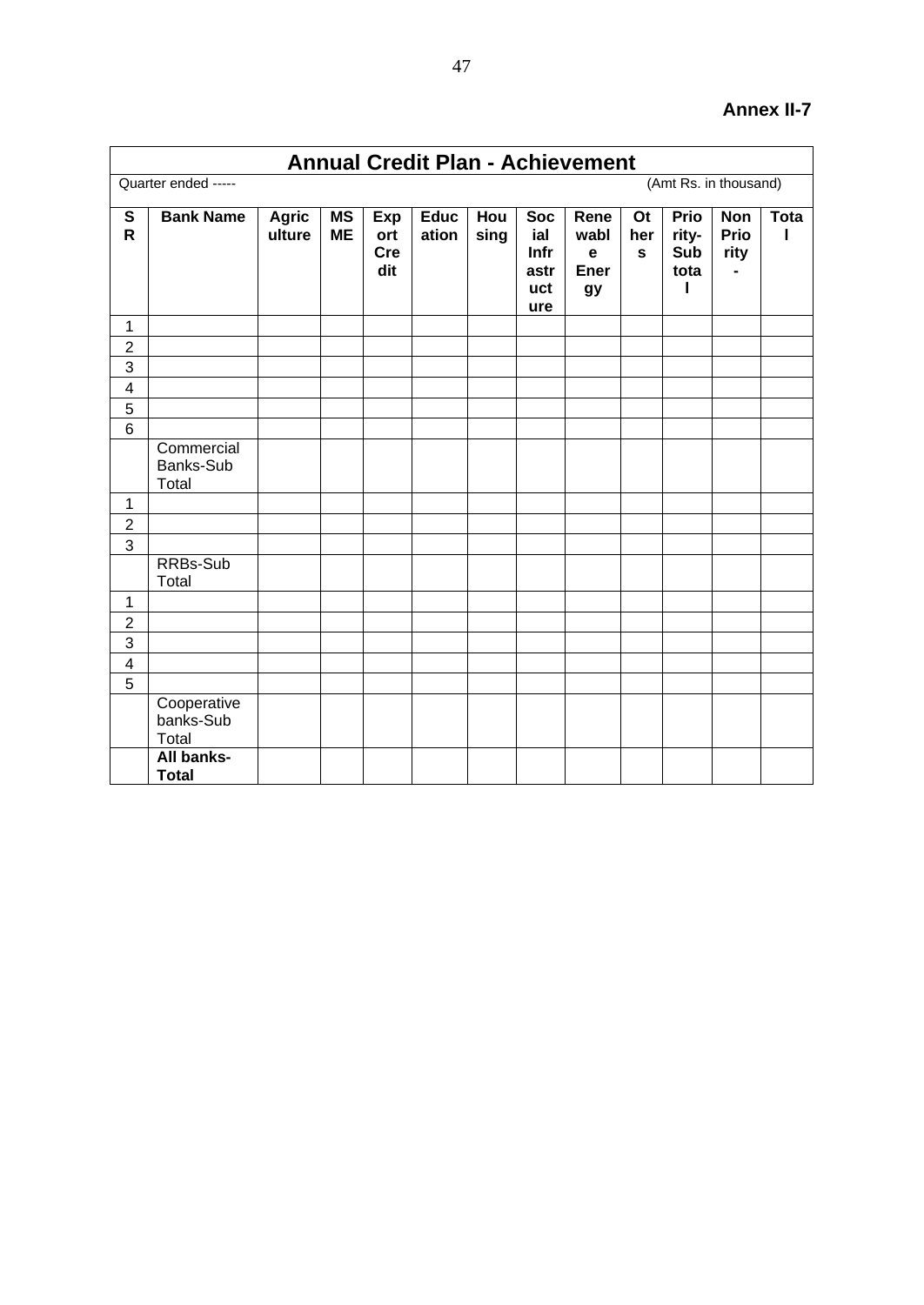|                |                       | <b>Credit Deposit Ratio</b> |                |               |                        |                |
|----------------|-----------------------|-----------------------------|----------------|---------------|------------------------|----------------|
|                | Quarter ended ------- |                             |                |               | (Amt Rs. in thousands) |                |
| <b>SR</b>      | <b>District Name</b>  | <b>District code</b>        | <b>Deposit</b> | <b>Credit</b> | <b>CD Ratio</b>        | <b>Remarks</b> |
|                |                       |                             |                |               |                        |                |
| 1              |                       |                             |                |               |                        |                |
| $\overline{2}$ |                       |                             |                |               |                        |                |
| 3              |                       |                             |                |               |                        |                |
| 4              |                       |                             |                |               |                        |                |
| 5              |                       |                             |                |               |                        |                |
| 6              |                       |                             |                |               |                        |                |
| $\overline{7}$ |                       |                             |                |               |                        |                |
| 8              |                       |                             |                |               |                        |                |
| 9              |                       |                             |                |               |                        |                |
| 10             |                       |                             |                |               |                        |                |
| 11             |                       |                             |                |               |                        |                |
| 12             |                       |                             |                |               |                        |                |
| 13             |                       |                             |                |               |                        |                |
| 14             |                       |                             |                |               |                        |                |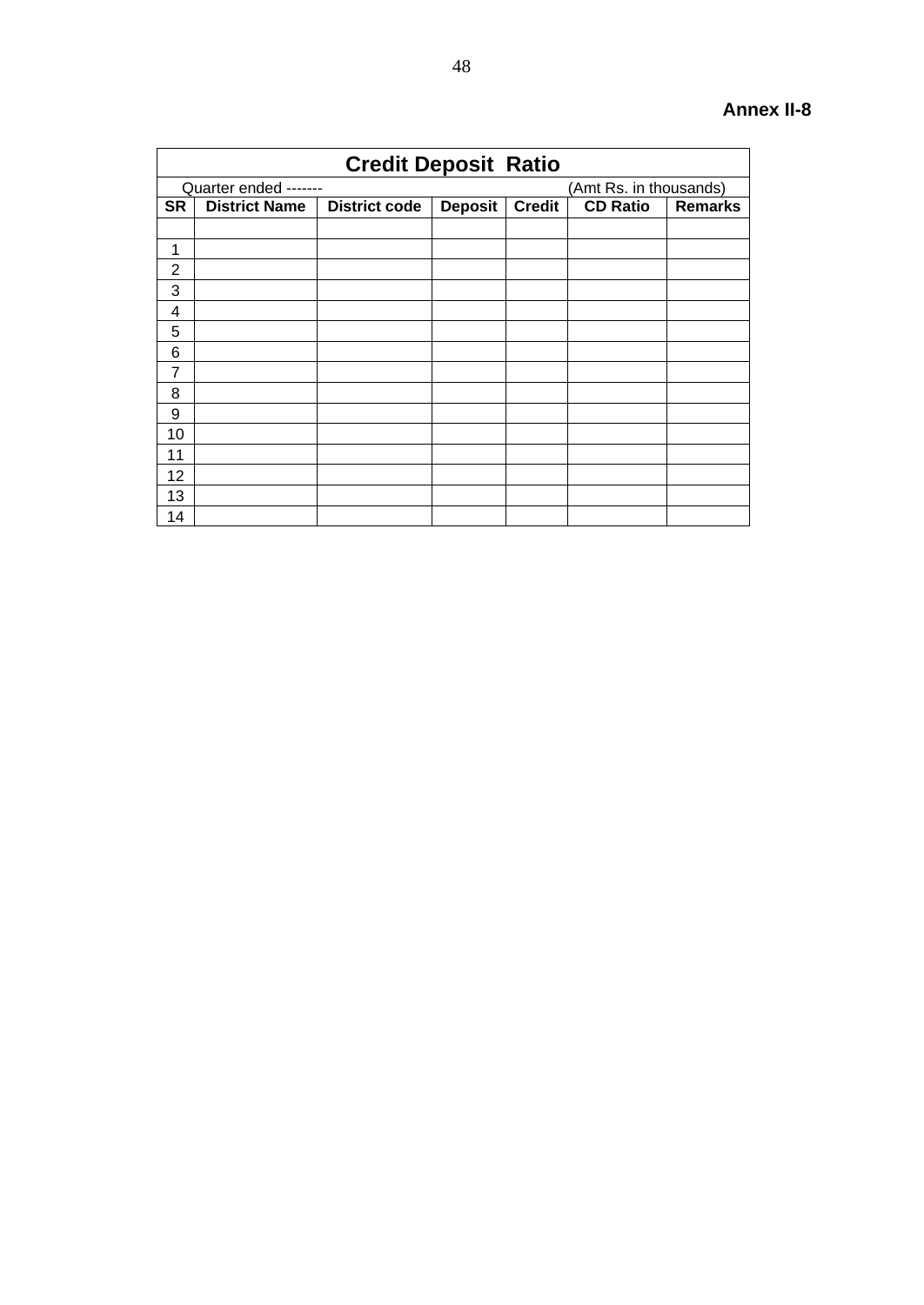|                |                                       | <b>Banking Network-Summary</b> |    |                               |       |                |
|----------------|---------------------------------------|--------------------------------|----|-------------------------------|-------|----------------|
|                | Quarter ended -----                   |                                |    |                               |       |                |
| <b>SR</b>      | <b>Bank Name</b>                      |                                |    | <b>No. of Banking Outlets</b> |       | <b>Remarks</b> |
| 1              |                                       | <b>Branch</b>                  | BC | <b>Other Modes</b>            | Total |                |
| $\overline{2}$ |                                       |                                |    |                               |       |                |
| 3              |                                       |                                |    |                               |       |                |
| 4              |                                       |                                |    |                               |       |                |
| 5              |                                       |                                |    |                               |       |                |
| 6              |                                       |                                |    |                               |       |                |
|                | <b>Commercial Banks-</b><br>Sub Total |                                |    |                               |       |                |
| 1              |                                       |                                |    |                               |       |                |
| $\overline{2}$ |                                       |                                |    |                               |       |                |
| 3              |                                       |                                |    |                               |       |                |
|                | RRBs-Sub Total                        |                                |    |                               |       |                |
| 1              |                                       |                                |    |                               |       |                |
| $\overline{2}$ |                                       |                                |    |                               |       |                |
| 3              |                                       |                                |    |                               |       |                |
| 4              |                                       |                                |    |                               |       |                |
| 5              |                                       |                                |    |                               |       |                |
|                | Cooperative Banks-<br>Sub Total       |                                |    |                               |       |                |
|                | <b>All banks-Total</b>                |                                |    |                               |       |                |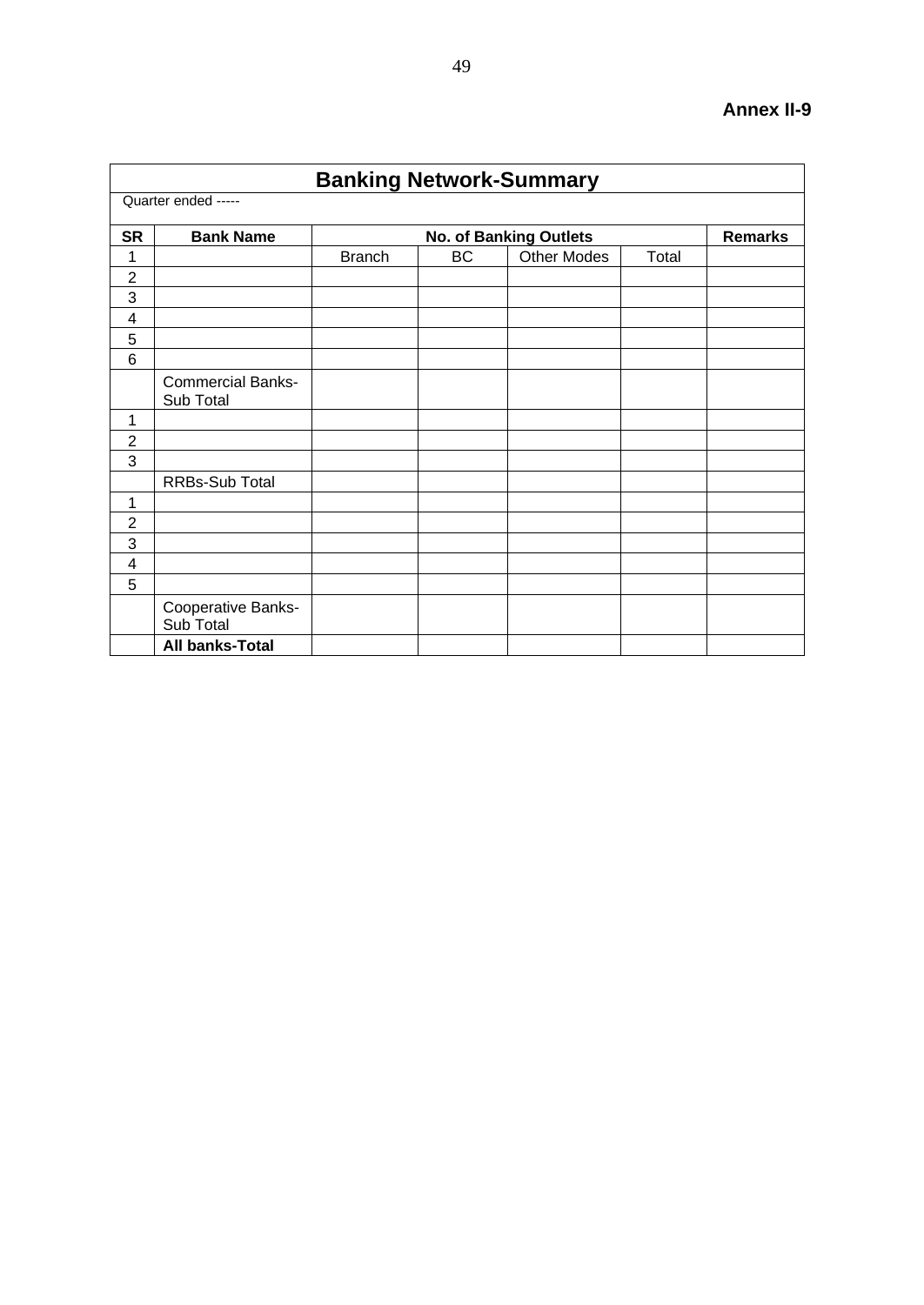|                |                                |                                  |              |                      | <b>Particulars of Banking outlets- Branches</b> |                            |                              |                    |                                  |                 |                            |
|----------------|--------------------------------|----------------------------------|--------------|----------------------|-------------------------------------------------|----------------------------|------------------------------|--------------------|----------------------------------|-----------------|----------------------------|
|                |                                | Quarter ended -----              |              |                      |                                                 |                            |                              |                    |                                  |                 |                            |
| <b>SR</b>      | <b>District</b><br><b>Name</b> | <b>District</b><br>Code(B<br>SR) | <b>Block</b> | Locality/<br>Village | Population<br>classification<br>(M/U/SU/R)      | <b>Bank</b><br><b>Name</b> | <b>Branch</b><br><b>Name</b> | Date of<br>opening | <b>Contact</b><br><b>Details</b> | Add<br>res<br>s | <b>Re</b><br>ma<br>rk<br>s |
| 1              |                                |                                  |              |                      |                                                 |                            |                              | dd.mm.<br>уууу     |                                  |                 |                            |
| $\overline{2}$ |                                |                                  |              |                      |                                                 |                            |                              |                    |                                  |                 |                            |
| 3              |                                |                                  |              |                      |                                                 |                            |                              |                    |                                  |                 |                            |
| 4              |                                |                                  |              |                      |                                                 |                            |                              |                    |                                  |                 |                            |
| 5              |                                |                                  |              |                      |                                                 |                            |                              |                    |                                  |                 |                            |
| 6              |                                |                                  |              |                      |                                                 |                            |                              |                    |                                  |                 |                            |
| $\overline{7}$ |                                |                                  |              |                      |                                                 |                            |                              |                    |                                  |                 |                            |
| 8              |                                |                                  |              |                      |                                                 |                            |                              |                    |                                  |                 |                            |
| 9              |                                |                                  |              |                      |                                                 |                            |                              |                    |                                  |                 |                            |
| 10             |                                |                                  |              |                      |                                                 |                            |                              |                    |                                  |                 |                            |
| 11             |                                |                                  |              |                      |                                                 |                            |                              |                    |                                  |                 |                            |
| 12             |                                |                                  |              |                      |                                                 |                            |                              |                    |                                  |                 |                            |
| 13             |                                |                                  |              |                      |                                                 |                            |                              |                    |                                  |                 |                            |
| 14             |                                |                                  |              |                      |                                                 |                            |                              |                    |                                  |                 |                            |
| 15             |                                |                                  |              |                      |                                                 |                            |                              |                    |                                  |                 |                            |
| 16             |                                |                                  |              |                      |                                                 |                            |                              |                    |                                  |                 |                            |
| 17             |                                |                                  |              |                      |                                                 |                            |                              |                    |                                  |                 |                            |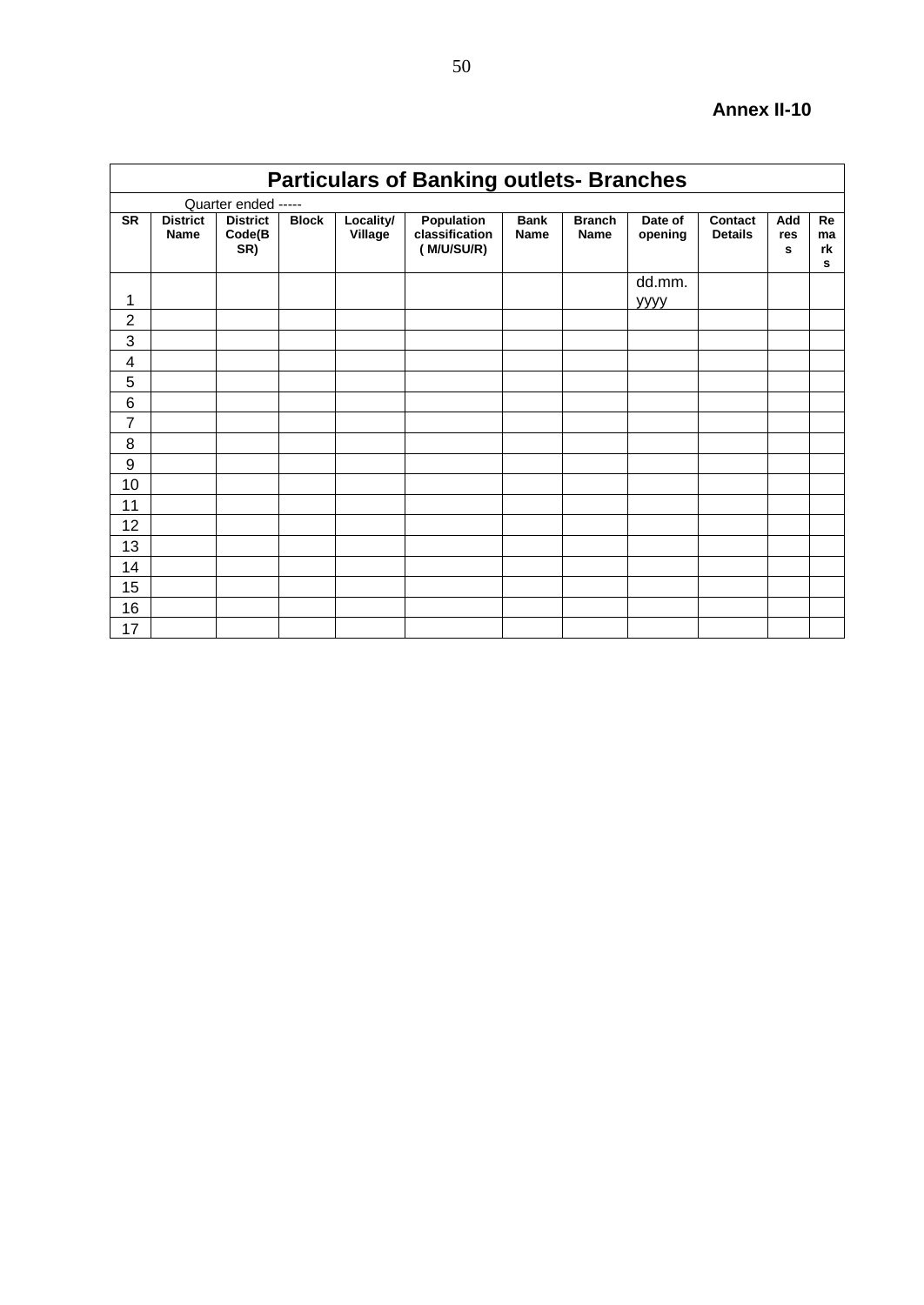|                | <b>Particulars of Banking outlets- BCs</b> |              |                  |                                            |                            |                                             |                                           |                                 |                                |                |  |  |
|----------------|--------------------------------------------|--------------|------------------|--------------------------------------------|----------------------------|---------------------------------------------|-------------------------------------------|---------------------------------|--------------------------------|----------------|--|--|
|                | Quarter ended -----                        |              |                  |                                            |                            |                                             |                                           |                                 |                                |                |  |  |
| <b>SR</b>      | <b>District</b><br><b>Name</b>             | <b>Block</b> | Locality/Village | Population<br>classification<br>(M/U/SU/R) | <b>Bank</b><br><b>Name</b> | <b>Base</b><br><b>Branch</b><br><b>Name</b> | Date of<br>opening of<br><b>BC</b> outlet | <b>Name</b><br>of<br><b>CSP</b> | Tel<br>no.<br>of<br><b>CSP</b> | <b>Remarks</b> |  |  |
| 1              |                                            |              |                  |                                            |                            |                                             | dd.mm.yyyy                                |                                 |                                |                |  |  |
| $\overline{2}$ |                                            |              |                  |                                            |                            |                                             |                                           |                                 |                                |                |  |  |
| 3              |                                            |              |                  |                                            |                            |                                             |                                           |                                 |                                |                |  |  |
| 4              |                                            |              |                  |                                            |                            |                                             |                                           |                                 |                                |                |  |  |
| 5              |                                            |              |                  |                                            |                            |                                             |                                           |                                 |                                |                |  |  |
| 6              |                                            |              |                  |                                            |                            |                                             |                                           |                                 |                                |                |  |  |
| 7              |                                            |              |                  |                                            |                            |                                             |                                           |                                 |                                |                |  |  |
| 8              |                                            |              |                  |                                            |                            |                                             |                                           |                                 |                                |                |  |  |
| 9              |                                            |              |                  |                                            |                            |                                             |                                           |                                 |                                |                |  |  |
| 10             |                                            |              |                  |                                            |                            |                                             |                                           |                                 |                                |                |  |  |
| 11             |                                            |              |                  |                                            |                            |                                             |                                           |                                 |                                |                |  |  |
| 12             |                                            |              |                  |                                            |                            |                                             |                                           |                                 |                                |                |  |  |
| 13             |                                            |              |                  |                                            |                            |                                             |                                           |                                 |                                |                |  |  |
| 14             |                                            |              |                  |                                            |                            |                                             |                                           |                                 |                                |                |  |  |
| 15             |                                            |              |                  |                                            |                            |                                             |                                           |                                 |                                |                |  |  |
| 16             |                                            |              |                  |                                            |                            |                                             |                                           |                                 |                                |                |  |  |
| 17             |                                            |              |                  |                                            |                            |                                             |                                           |                                 |                                |                |  |  |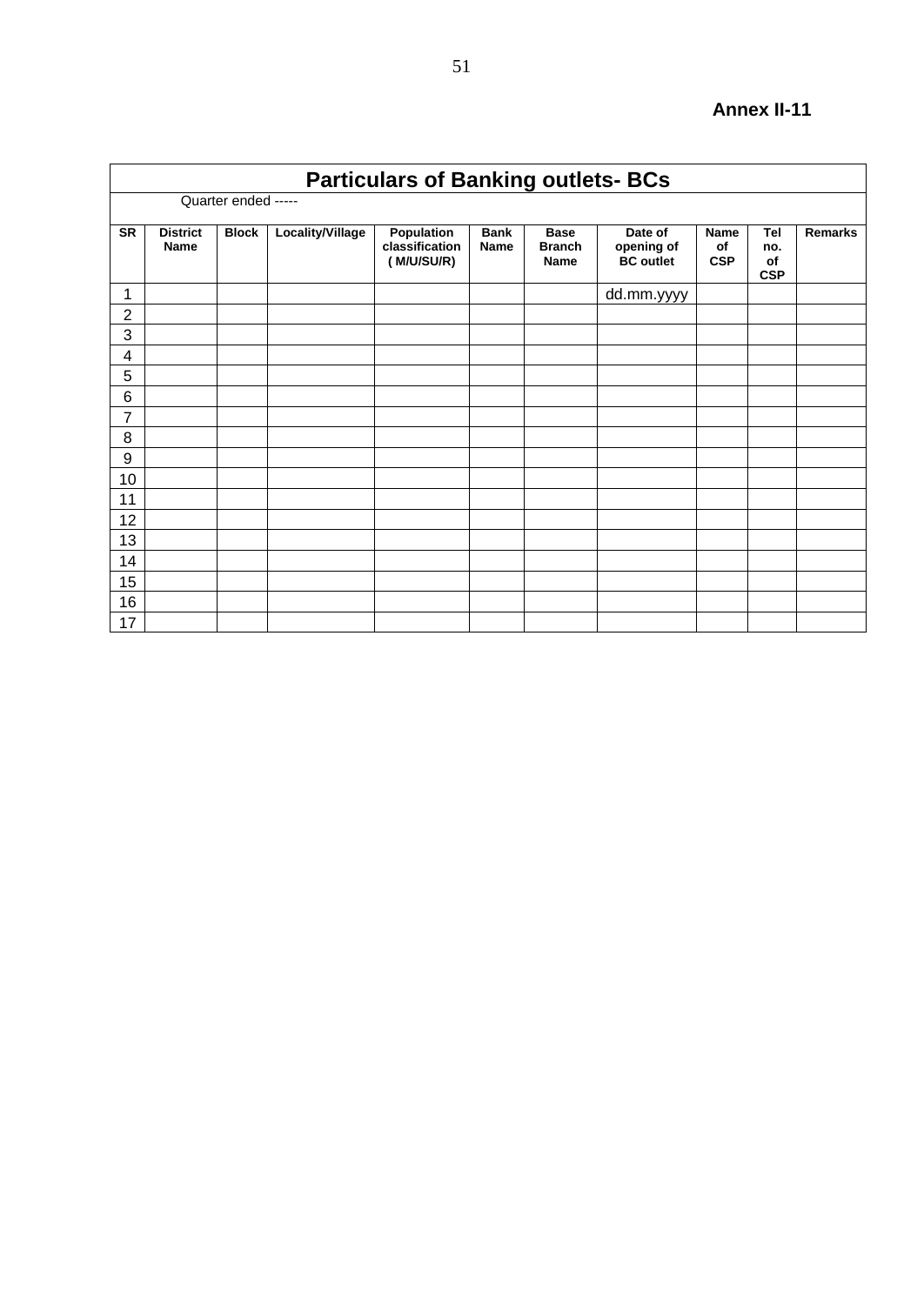| <b>Particulars of Banking outlets- Other modes</b> |                         |              |                      |                                            |                            |                                                                                       |                    |                                                        |                                                    |                |  |
|----------------------------------------------------|-------------------------|--------------|----------------------|--------------------------------------------|----------------------------|---------------------------------------------------------------------------------------|--------------------|--------------------------------------------------------|----------------------------------------------------|----------------|--|
|                                                    | Quarter ended -----     |              |                      |                                            |                            |                                                                                       |                    |                                                        |                                                    |                |  |
| <b>SR</b>                                          | <b>District</b><br>Name | <b>Block</b> | Locality/<br>Village | Population<br>classification<br>(M/U/SU/R) | <b>Bank</b><br><b>Name</b> | <b>Specify</b><br>Type of<br>mode<br>(Rural<br>ATM/<br><b>Mobile</b><br>van/<br>Other | Date of<br>opening | <b>Name</b><br>of<br><b>Contact</b><br><b>Official</b> | Tel no.<br>of<br><b>Contact</b><br><b>Official</b> | <b>Remarks</b> |  |
| 1                                                  |                         |              |                      |                                            |                            |                                                                                       | dd.mm.yyyy         |                                                        |                                                    |                |  |
| $\overline{2}$                                     |                         |              |                      |                                            |                            |                                                                                       |                    |                                                        |                                                    |                |  |
| 3                                                  |                         |              |                      |                                            |                            |                                                                                       |                    |                                                        |                                                    |                |  |
| 4                                                  |                         |              |                      |                                            |                            |                                                                                       |                    |                                                        |                                                    |                |  |
| 5                                                  |                         |              |                      |                                            |                            |                                                                                       |                    |                                                        |                                                    |                |  |
| 6                                                  |                         |              |                      |                                            |                            |                                                                                       |                    |                                                        |                                                    |                |  |
| $\overline{7}$                                     |                         |              |                      |                                            |                            |                                                                                       |                    |                                                        |                                                    |                |  |
| 8                                                  |                         |              |                      |                                            |                            |                                                                                       |                    |                                                        |                                                    |                |  |
| 9                                                  |                         |              |                      |                                            |                            |                                                                                       |                    |                                                        |                                                    |                |  |
| 10                                                 |                         |              |                      |                                            |                            |                                                                                       |                    |                                                        |                                                    |                |  |
| 11                                                 |                         |              |                      |                                            |                            |                                                                                       |                    |                                                        |                                                    |                |  |
| 12                                                 |                         |              |                      |                                            |                            |                                                                                       |                    |                                                        |                                                    |                |  |
| 13                                                 |                         |              |                      |                                            |                            |                                                                                       |                    |                                                        |                                                    |                |  |
| 14                                                 |                         |              |                      |                                            |                            |                                                                                       |                    |                                                        |                                                    |                |  |
| 15                                                 |                         |              |                      |                                            |                            |                                                                                       |                    |                                                        |                                                    |                |  |
| 16                                                 |                         |              |                      |                                            |                            |                                                                                       |                    |                                                        |                                                    |                |  |
| 17                                                 |                         |              |                      |                                            |                            |                                                                                       |                    |                                                        |                                                    |                |  |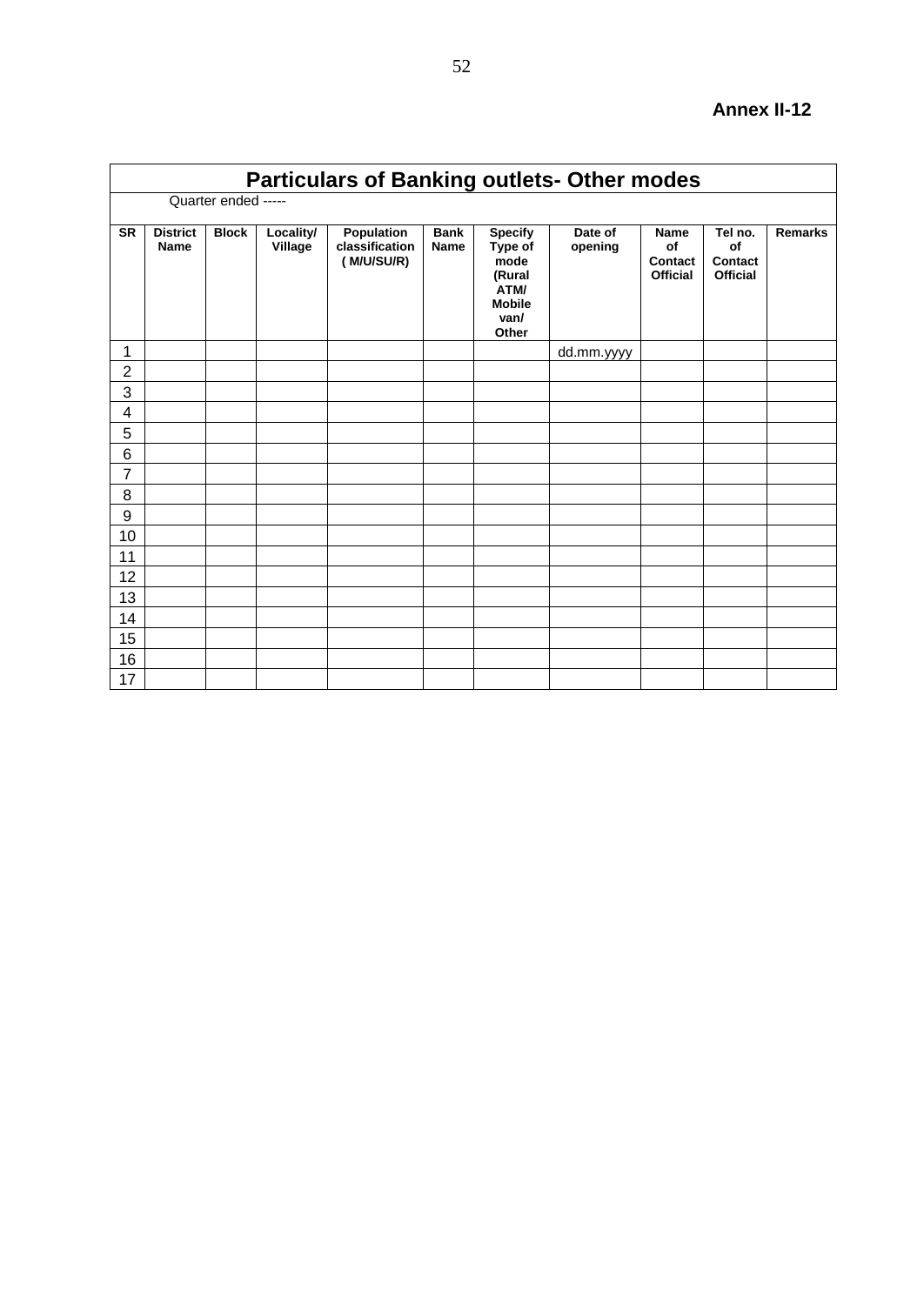| <b>SHG bank linkage programme</b>                             |                                    |                       |                       |                       |                       |  |  |  |  |  |
|---------------------------------------------------------------|------------------------------------|-----------------------|-----------------------|-----------------------|-----------------------|--|--|--|--|--|
| (No. in actuals, Amt .Rs. in thousand)<br>Quarter ended ----- |                                    |                       |                       |                       |                       |  |  |  |  |  |
| <b>SR</b>                                                     | <b>Bank Name</b>                   |                       | <b>Savings linked</b> | <b>Credit Linked</b>  |                       |  |  |  |  |  |
|                                                               |                                    | No. of<br><b>SHGs</b> | Amount<br>outstanding | No. of<br><b>SHGs</b> | Amount<br>outstanding |  |  |  |  |  |
| 1                                                             |                                    |                       |                       |                       |                       |  |  |  |  |  |
| $\sqrt{2}$                                                    |                                    |                       |                       |                       |                       |  |  |  |  |  |
| 3                                                             |                                    |                       |                       |                       |                       |  |  |  |  |  |
| $\overline{4}$                                                |                                    |                       |                       |                       |                       |  |  |  |  |  |
| 5                                                             |                                    |                       |                       |                       |                       |  |  |  |  |  |
| $6\phantom{1}6$                                               |                                    |                       |                       |                       |                       |  |  |  |  |  |
|                                                               | <b>Commercial Banks-Sub Total</b>  |                       |                       |                       |                       |  |  |  |  |  |
| $\mathbf{1}$                                                  |                                    |                       |                       |                       |                       |  |  |  |  |  |
| $\overline{2}$                                                |                                    |                       |                       |                       |                       |  |  |  |  |  |
| 3                                                             |                                    |                       |                       |                       |                       |  |  |  |  |  |
|                                                               | RRBs-Sub Total                     |                       |                       |                       |                       |  |  |  |  |  |
| 1                                                             |                                    |                       |                       |                       |                       |  |  |  |  |  |
| $\overline{2}$                                                |                                    |                       |                       |                       |                       |  |  |  |  |  |
| 3                                                             |                                    |                       |                       |                       |                       |  |  |  |  |  |
| $\overline{4}$                                                |                                    |                       |                       |                       |                       |  |  |  |  |  |
| 5                                                             |                                    |                       |                       |                       |                       |  |  |  |  |  |
|                                                               | <b>Cooperative Banks-Sub Total</b> |                       |                       |                       |                       |  |  |  |  |  |
|                                                               | <b>All banks-Total</b>             |                       |                       |                       |                       |  |  |  |  |  |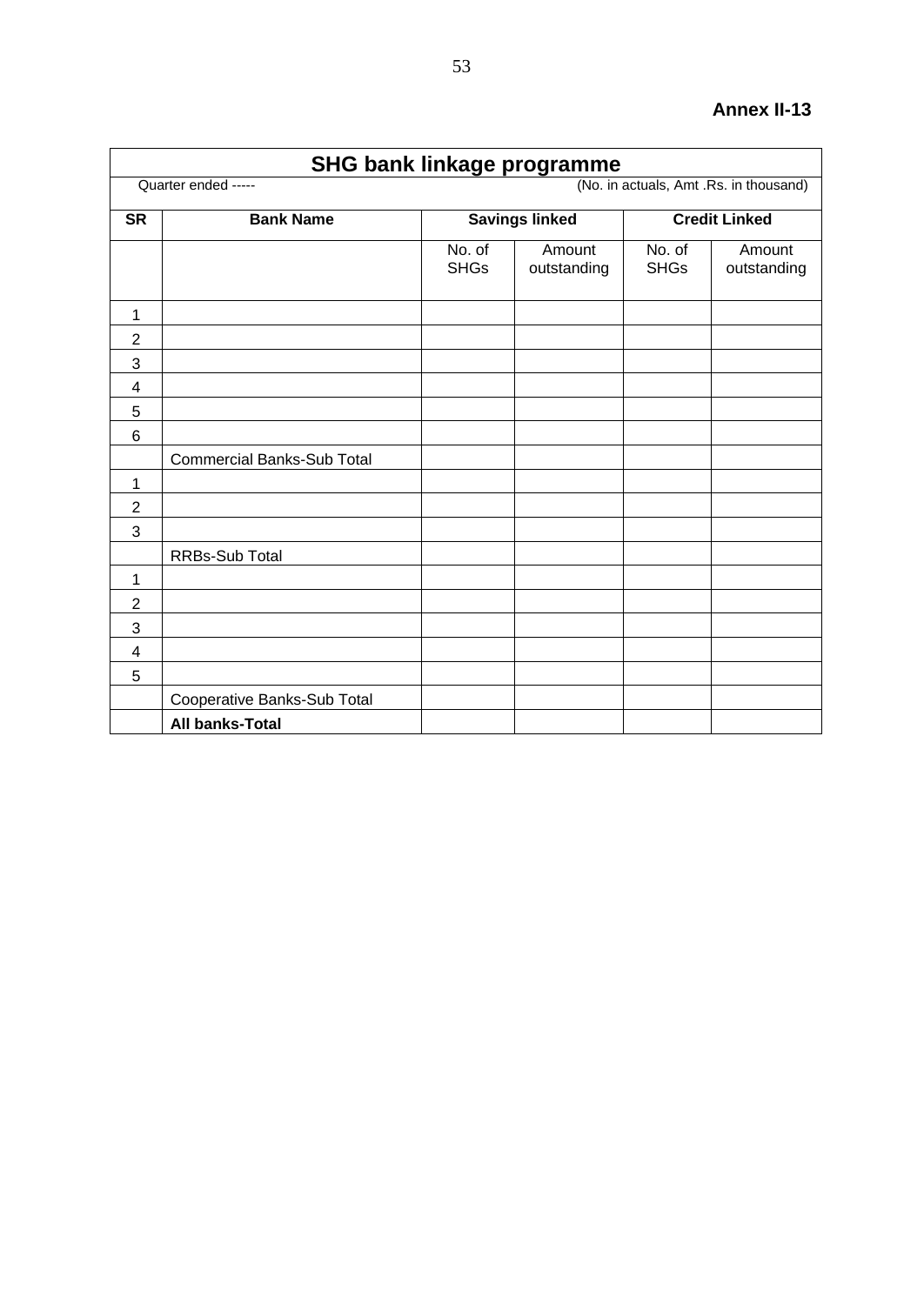| <b>Position of FLCs</b> |                                      |                     |                                  |                    |                                       |            |                        |                |  |  |
|-------------------------|--------------------------------------|---------------------|----------------------------------|--------------------|---------------------------------------|------------|------------------------|----------------|--|--|
| Quarter ended -----     |                                      |                     |                                  |                    |                                       |            |                        |                |  |  |
| <b>SR</b>               | <b>Name</b><br>of<br><b>District</b> | Location<br>of FLCs | <b>Sponsoring</b><br><b>Bank</b> | Date of<br>opening | Name of<br><b>Contact</b><br>official |            | <b>Contact Details</b> | <b>Remarks</b> |  |  |
| 1                       |                                      |                     |                                  |                    |                                       | <b>Tel</b> | email                  | <b>Address</b> |  |  |
| $\overline{c}$          |                                      |                     |                                  |                    |                                       |            |                        |                |  |  |
| $\mathfrak{Z}$          |                                      |                     |                                  |                    |                                       |            |                        |                |  |  |
| 4                       |                                      |                     |                                  |                    |                                       |            |                        |                |  |  |
| 5                       |                                      |                     |                                  |                    |                                       |            |                        |                |  |  |
| 6                       |                                      |                     |                                  |                    |                                       |            |                        |                |  |  |
| 7                       |                                      |                     |                                  |                    |                                       |            |                        |                |  |  |
| $\,$ 8 $\,$             |                                      |                     |                                  |                    |                                       |            |                        |                |  |  |
| 9                       |                                      |                     |                                  |                    |                                       |            |                        |                |  |  |
| 10                      |                                      |                     |                                  |                    |                                       |            |                        |                |  |  |
| 11                      |                                      |                     |                                  |                    |                                       |            |                        |                |  |  |
| 12                      |                                      |                     |                                  |                    |                                       |            |                        |                |  |  |
| 13                      |                                      |                     |                                  |                    |                                       |            |                        |                |  |  |
| 14                      |                                      |                     |                                  |                    |                                       |            |                        |                |  |  |
| 15                      |                                      |                     |                                  |                    |                                       |            |                        |                |  |  |